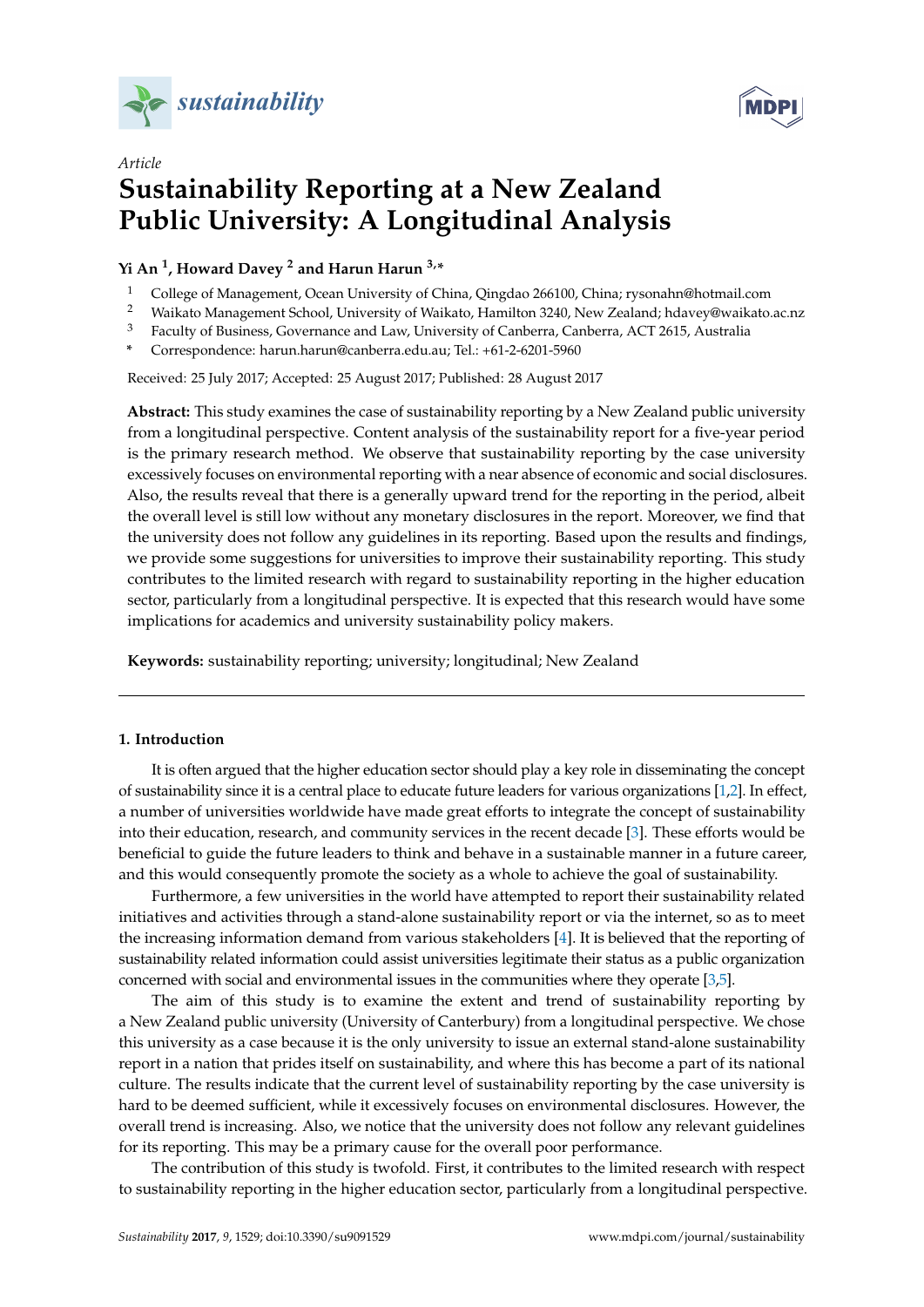Second, this research provides some practical suggestions for universities to improve the level of sustainability reporting on the basis of the findings in the present study.

#### **2. Sustainability Reporting in the Higher Education Sector**

At present, sustainability reporting has been a common practice for commercial entities worldwide. There have been numerous studies investigating the state of sustainability reporting (or social and environmental reporting) in companies in varied national contexts or in a particular industrial sector for several decades [\[6–](#page-9-5)[10\]](#page-9-6). Yet for relevant research in the public sector, it is still minor, albeit the number of studies is growing [\[11](#page-9-7)[,12\]](#page-9-8). This position is not sensible as public sector organizations account for approximately 40% of total economic activities [\[13\]](#page-9-9). More specifically, when we search for literature regarding sustainability reporting in the high education sector, it is limited. That is not unexpected, as Alonso-Almeida et al. indicate that "the diffusion of SR (sustainability reporting) is still in its infancy in universities" [\[1\]](#page-9-0) (p. 146). The unavailability of specific reporting guidelines for the sector may contribute to the state.

It is often recognized that the GRI (Global Reporting Initiatives) guidelines are the most widely accepted guidelines for sustainability reporting for organizations as it uses a holistic approach for reporting, which takes economic, social, and environmental dimensions into account [\[3\]](#page-9-2). Moreover, the GRI has developed guidelines for some specific sectors, such as energy and finance. In 2005, GRI released its Sector Supplement for Public Agencies (SSPA) that provides guidelines particularly for sustainability reporting of public sector organizations. The SSPA guidelines include six performance indicators particularly designed for the public agencies (namely "Public Policies and Implementation Measures") in addition to the general indicators relating to economic, social, and environmental aspects (that are classified into core and additional indicators in the framework) [\[14\]](#page-9-10).

Previous studies have suggested that GRI guidelines including the SSPA are not often employed by public agencies for sustainability reporting, due to the shortage of professionals, resources, and relevant knowledge [\[12](#page-9-8)[,15\]](#page-9-11). For the case of the university sector, the situation is worse owing to the specific characteristics of the sector in that its main business focuses on teaching, research, and community outreach. There are currently not any specific guidelines for the sector, including the SSPA framework, which does not give a full consideration as to the characteristics of the specific sector. In the circumstances, it is not surprising that sustainability reporting at universities is still in its "infancy" stage.

Nevertheless, pursuant to legitimacy theory, there is a social contract between the organization and the community where it operates. Within the contract, an organization should not only comply with societal expectations and norms in operation, but also seek to ensure that its operations are perceived to be consistent with the societal expectations and norms by various stakeholders in society [\[16,](#page-9-12)[17\]](#page-9-13). In these circumstances, the organization would be deemed to be legitimate. According to Lindblom, information disclosure is an effective means for organizations to achieve legitimacy [\[18\]](#page-9-14). Due to the significance of sustainability, as well as the increasing demand of sustainability related information by various stakeholders, sustainability reporting would be helpful for universities, particularly those public universities, to legitimize their status in the community where they operate, and further to achieve a competitive advantage in raising funds from the government and other stakeholders [\[3\]](#page-9-2).

#### **3. The Case in the Present Study**

The University of Canterbury (UC) was established in 1873, making it the second oldest university in New Zealand. It is one of the eight publically funded universities in the nation. The university is composed of five colleges: arts; education, health and human development; engineering; science; and, business and law. It offers undergraduate and postgraduate courses in more than 70 subjects, with approximately 12,000 students enrolled each year. UC has achieved a five star rating for overall excellence by the global higher education ranking agency QS since 2011, which made it the first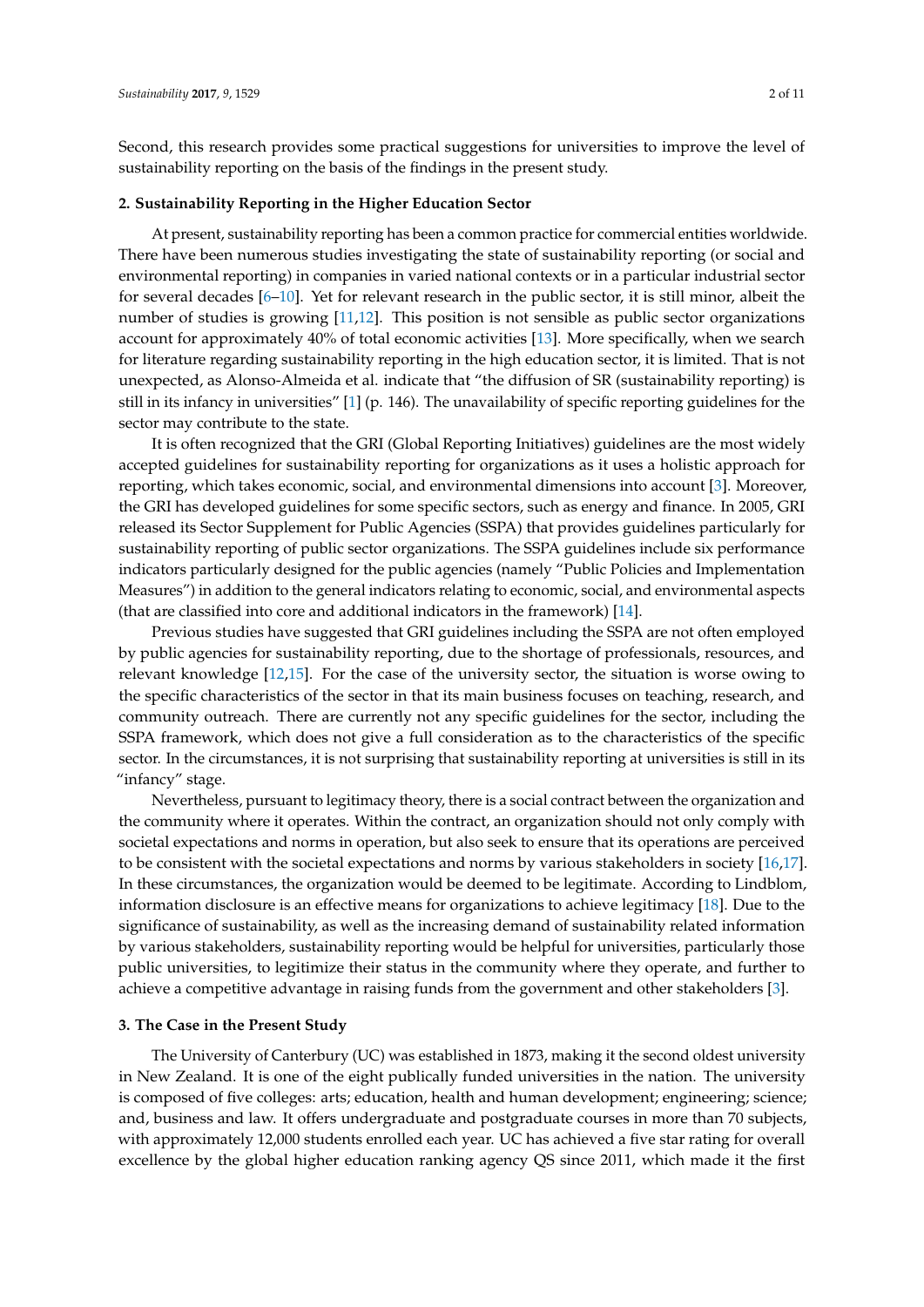university in New Zealand to achieve the honor. In the 2016–2017 QS world university rankings, it was ranked 217 overall, including 19 subjects ranked in the world's top 200.

As one of the leading universities in New Zealand, UC assigns a great importance to sustainability, and the related teaching and research. It has established a sustainability office, responsible for the sustainability issues on campus (for detailed roles of the sustainability office, please refer to the following link: [http://www.sustain.canterbury.ac.nz/aboutoffice.shtml\)](http://www.sustain.canterbury.ac.nz/aboutoffice.shtml). Moreover, UC has attempted to report its sustainability initiatives and efforts, using the stand-alone sustainability report. As a matter of fact, UC is currently the only University in New Zealand issuing an external stand-alone sustainability report to the public. The university has published this report since 2011.

The sustainability office is accountable for the preparation and dissemination of the report. To date, there are five years' reports (2011–2015) available on its website [\[19](#page-9-15)[–23\]](#page-9-16). However, the report is very environmentally concentrated, ignoring most economic and social disclosures. In effect, it may be more appropriate to call the report as an environmental report rather than a sustainability report at the present stage. Owing to the near absence of economic and social disclosures, this study tends to focus on examining the extent and trend of environmental reporting by the university, albeit we collect data from the so-called "sustainability report".

#### **4. Research Approach**

In this research, content analysis of the sustainability report for five years by UC is the primary research method. The method has been widely used in previous studies with respect to social and environmental reporting (or sustainability reporting), in both private and public organizations [\[24\]](#page-9-17). We developed an assessment framework that acts as an instrument for content analysis, principally based upon GRI guidelines (G4) and the characteristics of UC's sustainability reports. Because the sustainability report of UC is very environmentally concentrated, the developed framework focuses on the environmental aspects. In order to improve the validity of the framework, we also consulted with some experts (including three professors and a sustainability officer at universities) in the area for their suggestions via email.

The final framework consists of 15 environmental aspects, and each aspect includes a number of performance metrics (as illustrated in Table [1\)](#page-3-0). In the course of the content analysis, we applied a binary dichotomous approach  $(0/1)$  to code the absence/presence of each performance metric. The score was then aggregated for each aspect, and the total for each year, to determine the extent of reporting. This approach would be helpful to prevent subjectivity from explicit rules in the coding process [\[3](#page-9-2)[,25\]](#page-10-0). Also, we coded the quality of disclosures in terms of the reporting type as shown in Table [2.](#page-3-1) It is often regarded that the type of reported information with "physical + monetary + descriptive" is the highest quality.

| Aspects             | <b>Performance Metrics</b>                                                                                                                                                              |
|---------------------|-----------------------------------------------------------------------------------------------------------------------------------------------------------------------------------------|
| Vision and strategy | 1. Statement of environmental vision and/or strategy                                                                                                                                    |
| Material            | 1. Material used by volume or weight<br>2. (Amount and/or percentage of) Material used that are recycled                                                                                |
| Energy              | 1. Energy consumption by the organization<br>2. Reduction of energy consumption                                                                                                         |
| Water               | 1. Total use of water<br>2. Water sources and related ecosystems/habitats significantly<br>affected by use of water<br>3. (total volume and/or percentage of) Water recycled and reused |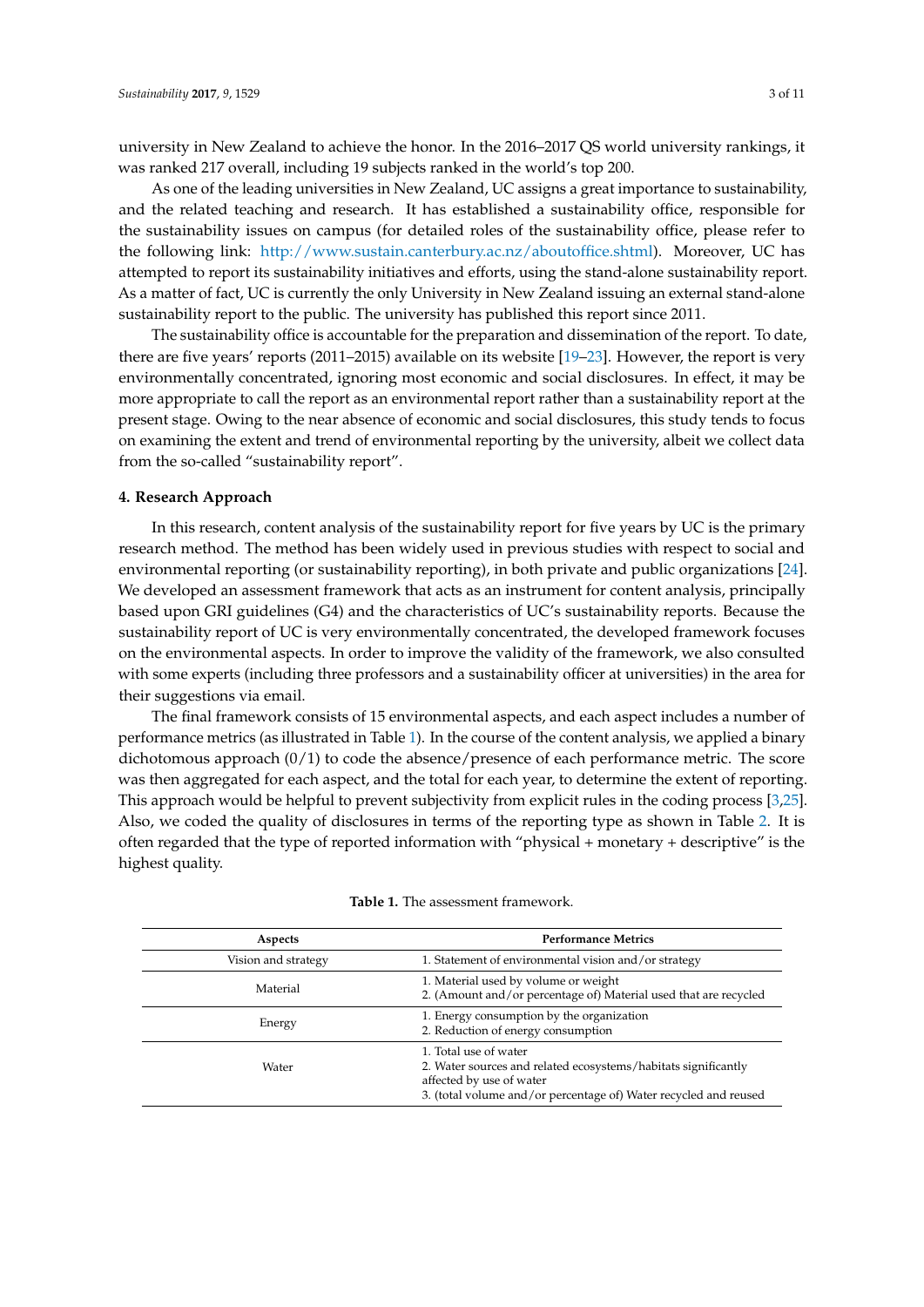<span id="page-3-0"></span>

| Aspects                            | <b>Performance Metrics</b>                                                                                                                                                                                                                                                                                                                                                                                           |
|------------------------------------|----------------------------------------------------------------------------------------------------------------------------------------------------------------------------------------------------------------------------------------------------------------------------------------------------------------------------------------------------------------------------------------------------------------------|
| Landscape and biodiversity         | 1. Location and size of land owned, leased, managed in<br>biodiversity-rich habitats<br>2. Description of significant impacts of activities and operations on<br>biodiversity in or around protected and sensitive areas<br>3. Initiatives and outcomes to protect or restore habitats<br>4. Number of LUCN red list and state conservation list species with<br>habitats in areas affected by university operations |
| Emissions                          | 1. Direct greenhouse gas emissions<br>2. Indirect greenhouse gas emissions<br>3. Reduction of greenhouse gas emissions<br>4. Other Emissions and reduction                                                                                                                                                                                                                                                           |
| Effluents and waste                | 1. Water discharge by type and destination, including<br>treatment method<br>2. Total amount of waste by type and recycling<br>3. Total amount of significant spills<br>4. The amount of waste deemed hazards in terms of the Basel<br>Convention Annex I, II, III, VIII<br>5. Water sources and related habitats significantly affected by<br>discharges of water and runoff                                        |
| Compliance                         | 1. Statement of environmental compliance otherwise significant<br>fines and sanctions in monetary or non-monetary terms due to<br>non-compliance with environmental laws and regulations                                                                                                                                                                                                                             |
| Transport                          | 1. Significant environmental impacts of transportation used in<br>the university                                                                                                                                                                                                                                                                                                                                     |
| Overall                            | 1. Total amount of environmental related expenditures and<br>investments by type                                                                                                                                                                                                                                                                                                                                     |
| Supplier environmental assessment  | 1. Percentage of new suppliers screened using environmental criteria                                                                                                                                                                                                                                                                                                                                                 |
| Environmental grievance mechanisms | 1. Number of environmental related complaints received through<br>university formal grievance mechanisms                                                                                                                                                                                                                                                                                                             |
| Education                          | 1. Environmental related education policies<br>2. Environmental related degree programs<br>3. Environmental related courses<br>4. Environmental related scholarships/awards<br>5. Environmental literacy assessment<br>6. Non-curricular environmental education                                                                                                                                                     |
| Research                           | 1. Environmental related research policies<br>2. Environmental related research centers/labs<br>3. Environmental related research programs/projects<br>4. Environmental related research funding<br>5. Environmental related publications/outcomes                                                                                                                                                                   |
| Community engagement               | 1. Community activities and services<br>2. Environmental related awards from communities<br>3. Initiatives in service learning<br>4. Initiatives in fair trade                                                                                                                                                                                                                                                       |

**Table 1.** *Cont.*

**Table 2.** Quality of reported information.

<span id="page-3-1"></span>

| Code | <b>Reporting Type</b>             |
|------|-----------------------------------|
| 1    | Descriptive                       |
| 2    | Physical                          |
| 3    | Physical + descriptive            |
| 4    | Monetary                          |
| 5    | Monetary + descriptive            |
| 6    | Physical + monetary               |
|      | Physical + monetary + descriptive |

In addition, to obtain a more in-depth comprehension with respect to the state of sustainability reporting at the university, we conducted some interviews with students, academics, and staff in the sustainability office.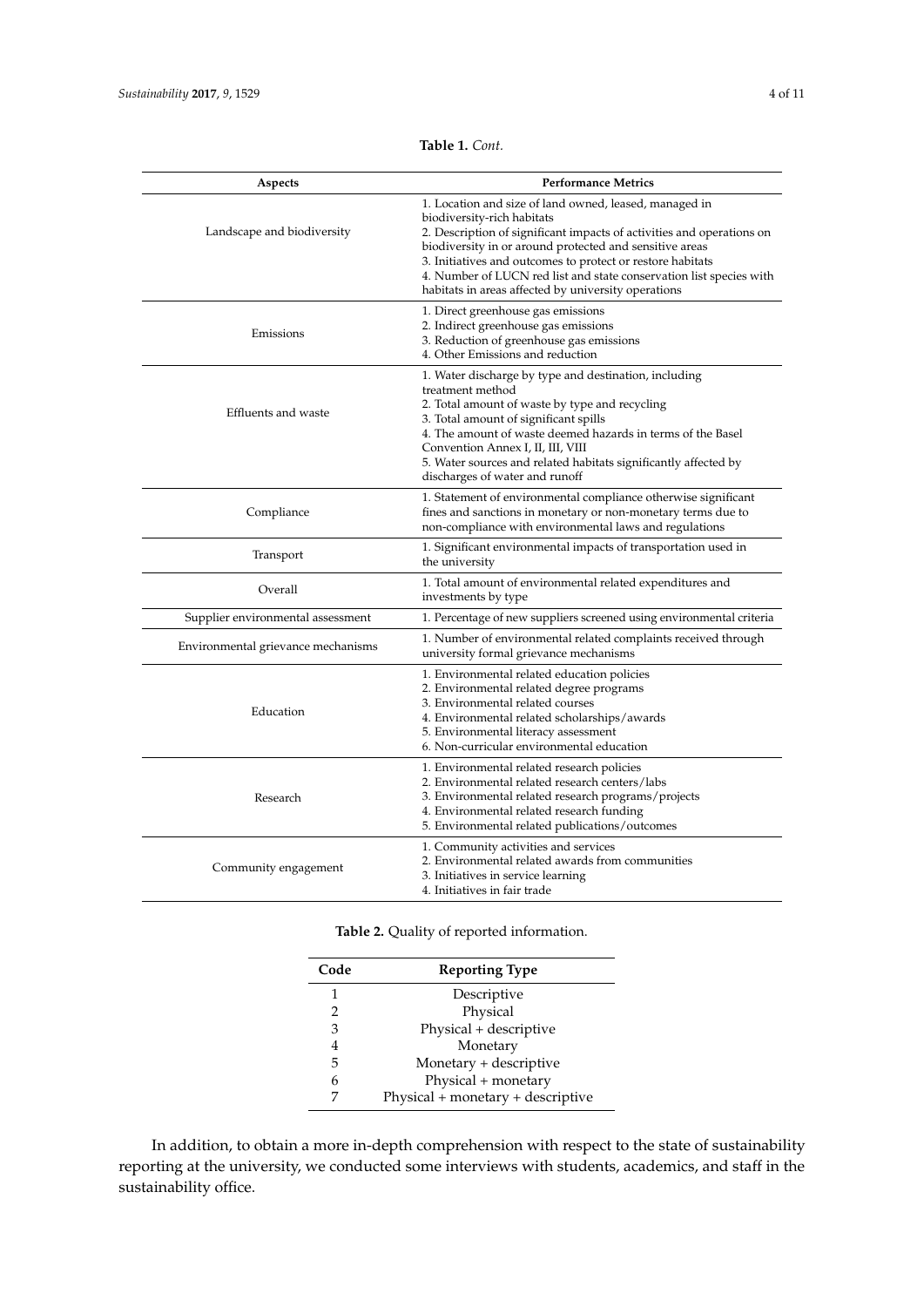#### **5. Findings and Discussion**

Table [3](#page-4-0) presents the reporting performance of the university for the five-year period. From the table, we can find that there is a generally upward trend for the reporting as the total number of reported metrics is from 11 in 2011 to 18 in 2015. It is noted that the best performance appears in 2013, with 20 reported environmental metrics. However, as we look at the weighting as to the number of reported metrics to the possible maximum for any individual year in the period, the result is disappointing since all the scores are below 50%. That is, the university scored less than half that they could have in any individual year during the period, even for the year with the best performance (2013) they only scored 49% of the maximum potential. Therefore, we conclude that the overall performance of environmental reporting by the university is not good even though the overall reporting trend is increasing. The results are not surprising. As we analyzed the reports of the university for the five years, we observed that its reporting is quite discursive, and it did not follow any reporting guidelines, such as GRI and its SSPA.

<span id="page-4-0"></span>

| Aspects                                    | 2011    | 2012    | 2013    | 2014    | 2015     |
|--------------------------------------------|---------|---------|---------|---------|----------|
| Vision and strategy (1)                    |         |         |         |         |          |
| Material (2)                               |         |         |         |         |          |
| Energy (2)                                 |         |         |         |         |          |
| Water (3)                                  |         |         |         |         |          |
| Landscape and biodiversity (4)             |         |         |         |         |          |
| Emissions (4)                              |         |         |         |         |          |
| Effluents and waste (5)                    |         |         |         |         |          |
| Compliance (1)                             |         |         |         |         |          |
| Transport (1)                              |         |         |         |         |          |
| Overall (1)                                |         |         |         |         |          |
| Supplier environmental<br>assessment $(1)$ |         |         |         |         |          |
| Environmental grievance<br>mechanisms (1)  |         |         |         |         |          |
| Education (6)                              |         |         |         |         |          |
| Research (5)                               |         |         |         |         |          |
| Community engagement (4)                   |         |         |         |         |          |
| Total $(41)$                               | 10(24%) | 15(37%) | 20(49%) | 17(41%) | 18 (44%) |

**Table 3.** Reporting performance of the case university (2011–2015).

**Note**: the number in the bracket refers to the No. of metrics in the aspect; the percentage in the bracket represents the weighting as to the number of reported metrics to the possible maximum (41) for any individual year.

Another finding is that the size of the report became larger over time, from 6 pages in 2011 to 13 pages in 2015, although there was a decrease (to 6 pages) in 2014 (refer to Figure [1\)](#page-5-0). The finding is consistent with the overall upward trend for disclosures. Nonetheless, it is surprising that the university performs the best in 2013 as the size of the report is 8 pages smaller than the size of the year 2015 report (13 pages). The result reveals that the larger size of the report does not represent more disclosures in terms of reported metrics. Yet the university reports more details for the disclosed metrics in 2015, as compared with the 2013 report. In effect, the size of 13 pages, representing the largest size in the period, is hard to be deemed large and comprehensive. Moreover, the overall low level of reporting performance suggests that the report should be significantly expanded to include more environmental or more broadly sustainability related metrics. In this respect, some relevant guidelines, such as GRI and its SSPA, would be helpful.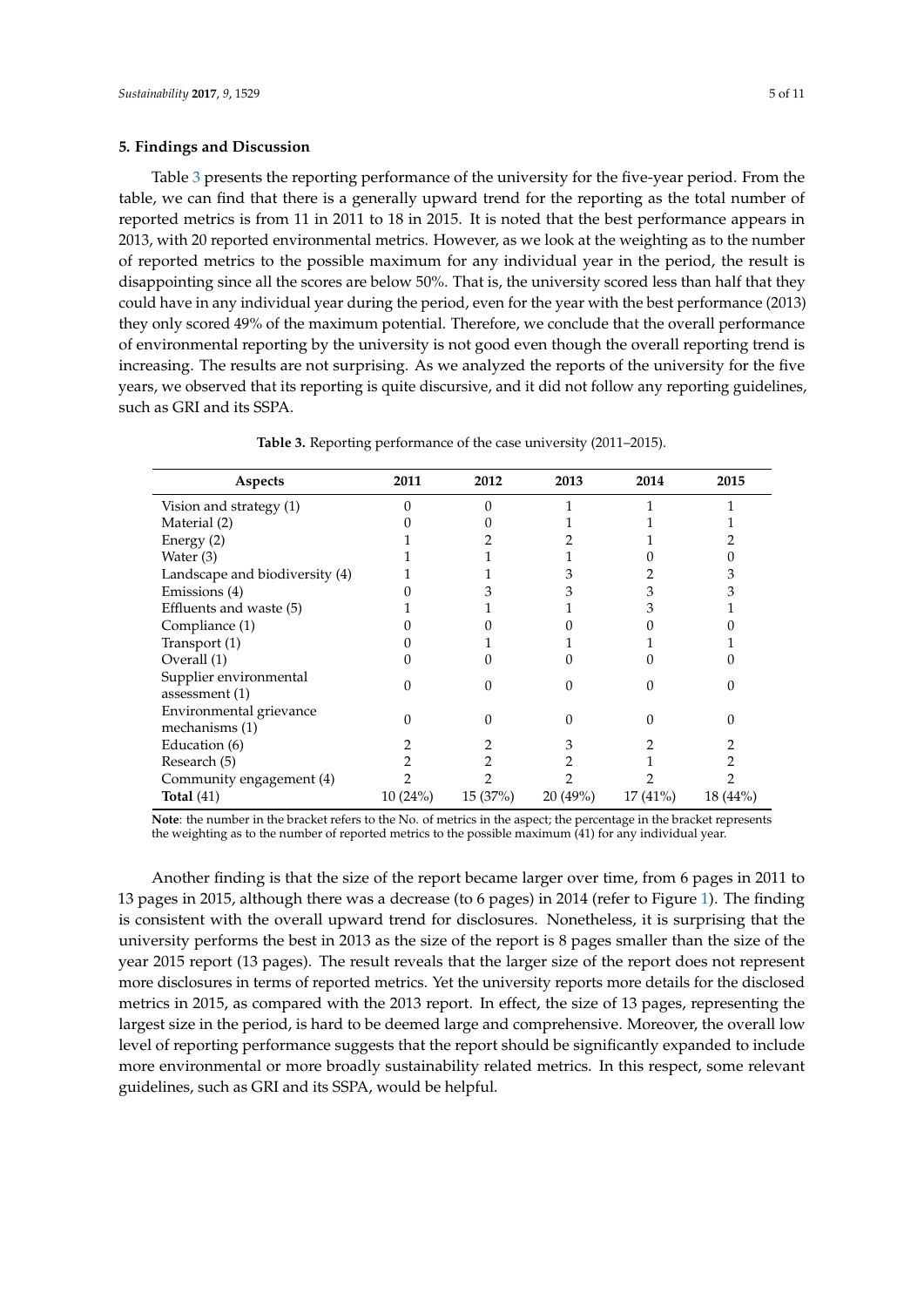<span id="page-5-0"></span>

**Figure 1.** No. of pages of the sustainability report. **Figure 1.** No. of pages of the sustainability report.

Further, we notice that the report has become more formal and standardized since 2012, Further, we notice that the report has become more formal and standardized since 2012, although the disclosures are not detailed. The report often consists of such sections as "introduction", "what are we measuring and how are we doing" (or called "sustainability indicators"), and "sustainability progress". In the section of "what are we measuring and how are we doing", it often illustrates the core sustainability indicators recognized by the university in table form. It is noted that the majority of reported indicators are environmentally related. The section of "sustainability progress" is the main body of the report. It often focuses on such environmental aspects as "carbon reporting", "landscape & body of the report. It often focuses on such environmental aspects as "carbon reporting", "landscape &<br>biodiversity", "waste & recycling", "transport", and "environmental/sustainability related curriculum and research". **Environmental** environmental curriculum and research  $\mathbf{r}$ .

On the basis of the findings, it is evident that the report is environmentally focused, and seems On the basis of the findings, it is evident that the report is environmentally focused, and seems to be an environmental report rather than a holistic sustainability report, owing to the minimal economic and social disclosures. On the other hand, this may reflect the perception of the university, or more specifically, the sustainability office, that sustainability is principally concerned with environmental issues, while it does not provide a clear definition of "sustainability" in the report to indicate the scope of its reporting. As a staff member in the sustainability office claims that " ... our focus is environmental when preparing the report, because we believe that it is the most relevant to sustainability". In effect, many universities in the world have a similar focus and views regarding sustainability". In effect, many universities in the world have a similar focus and views regarding sustainability and reporting [\[1](#page-9-0)[,25](#page-10-0)[,26](#page-10-1)]. There is a definite need for the higher education organizations sustainability and reporting [1,25,26]. There is a definite need for the higher education organizations to extend the principles of sustainability and the scope of relevant reporting, so as to improve the to extend the principles of sustainability and the scope of relevant reporting, so as to improve the transparency of the organization, as well as meet the ever-growing information needs of a variety of stakeholders [\[3\]](#page-9-2).

It is interesting that the university reports the key results of its self-conducted sustainability It is interesting that the university reports the key results of its self-conducted sustainability survey from 2011 to 2013. The survey primarily investigates the perceptions of UC students on: "relative importance of sustainability issues to UC community", "relative importance of knowledge of sustainability practice for future employment", "impressions of UC's sustainable practice", "interest amongst students in a stronger sustainability focus to their studies or research", "level of sustainable practice amongst students in their personal lives", and "requisites for improving sustainability practice in colleges and service units" [\[19](#page-9-15)[–21\]](#page-9-18). The survey results show that UC students view sustainability to be critical for their studies, personal lives, and the future. As a student interviewee states "the sustainability survey by university increases the awareness of us about sustainability, and facilitates the spreading of the concept of sustainability among fellow students on campus".

Also, the university reports the recipients of its internal "sustainability awards" and "summer sustainability scholarship" and the title of relevant projects from 2011 to 2013, which are principally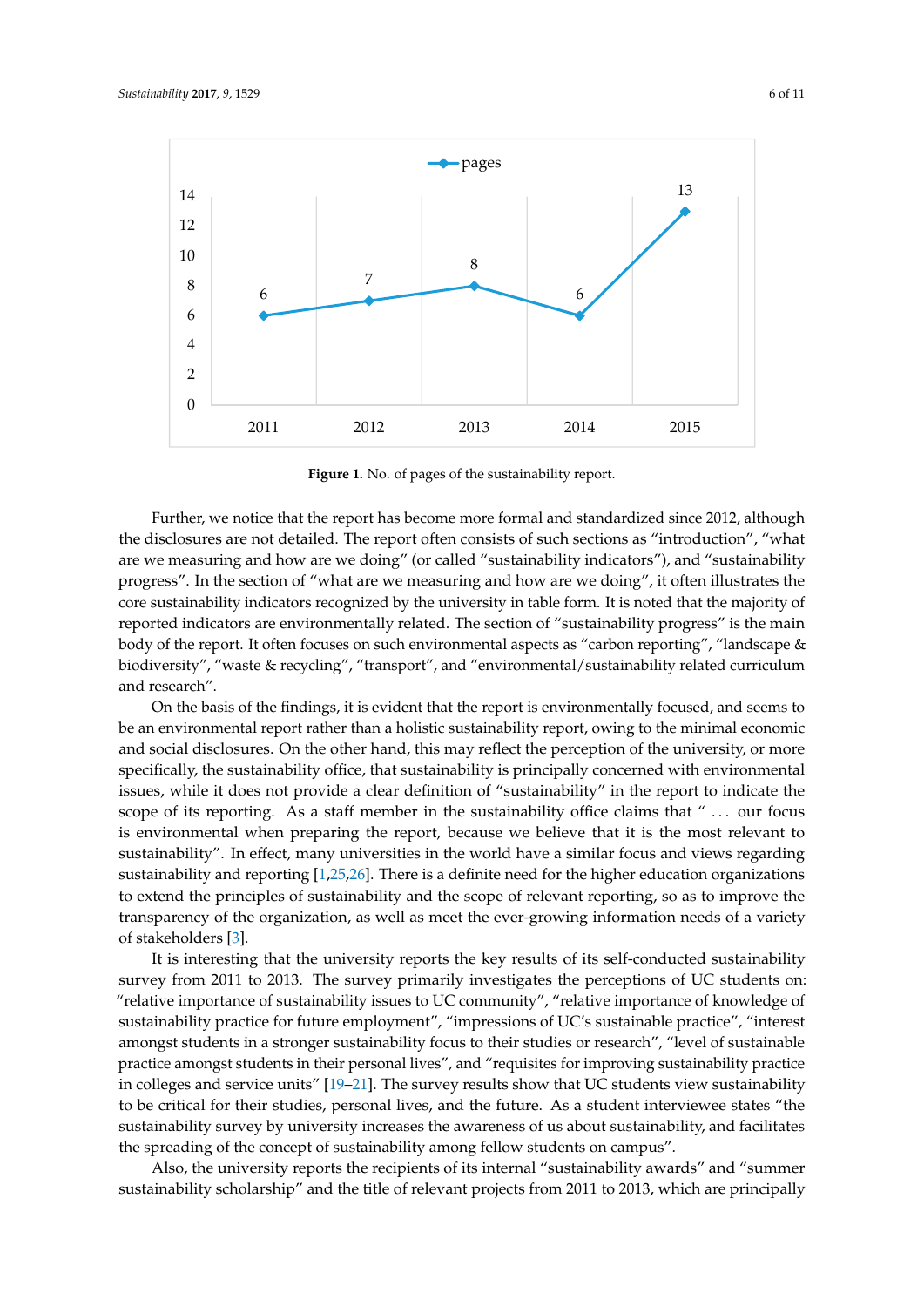presented to academic staff and students. These awards reveal that UC assigns great importance to the environment and sustainability, and moreover encourages and supports its staff and students to conduct sustainability related research. The research projects are valuable as the sustainability office states "many research topics provided useful, practical insights into how to progress sustainability practices at UC, plus engage with staff and students" [\[22\]](#page-9-19) (p. 6). Nonetheless, the university did not conduct the annual sustainability survey as well as the presentation of sustainability awards and summer scholarship in recent years, it is reported that this is due to the shortage of human resources. It is expected that the university would reinitiate the activities once the resources are available.

More specifically, the university performs well in the following environmental related aspects, such as "energy", "landscape and biodiversity", and "effluents and waste", since some metrics of these aspects are frequently reported in the report during the period. Two aspects, comprising "emissions" and "transport", have good performance in spite of a one-year absence in 2001. It is noted that the university is the first university in the southern hemisphere and the only university in New Zealand to achieve CEMARS accreditation (Certified Emissions Measurement and Reduction Scheme). As the university claims that:

"The university of Canterbury meets the requirements of CEMARS certification having measured it greenhouse gas emissions in compliance with ISO 14064-1: 2006, and committed to managing and reducing it greenhouse gas emissions in respect of the operational activities of its organization." [\[20\]](#page-9-20) (p. 4)

There has been an electronic link in the report since 2012 that can direct the reader to access the detailed information with respect to carbon emissions of the university. As implied in the report, detailed disclosures for carbon emissions are not a common practice for universities. UC has done an excellent job in this regard.

As a public organization providing the service of higher education, universities have great responsibilities to educate future leaders of society to think and behave in a sustainable manner through a wide range of teaching programs and research projects. The university does disclose a number of sustainability/environmental related courses and research projects in the report. The university asserts that it is committed to improving and expanding the courses and projects, including the introduction of new sustainability related degree programs. It was observed that the university performs impressively for the reporting of some metrics in the aspect of "community engagement". For instance, community engagement events include Okeover Stream Community Engagement Project to improve storm water quality and stream health, bringing local secondary school students for a sustainability tour of the campus, Fair Trade Fortnight, Eco Week, and so forth [\[20](#page-9-20)[–22\]](#page-9-19).

These activities strengthen the university's connection with local communities, and consequently improve the relationship with them. It would be helpful for the university to gain support from the community where they operate. Furthermore, we notice that the university sustainability office uses some social media, such as blogs, a newsletter, and Facebook, to interact with stakeholders in regards to sustainability issues. The use of social media would facilitate the participation of various stakeholders in the university's sustainability related activities, and consequently improve the communication between the university and the community as to its efforts towards sustainability. The application of social media is a trend for organizations to report sustainability related initiatives and efforts in the current information age. In effect, some universities, including UC, have devised a particular webpage for sustainability on the website, which covers a large amount of sustainability related information.

For the quality of reported information, we are unable to find any monetary related disclosures in the report. Table [4](#page-7-0) and Figure [2](#page-7-1) demonstrate the status in this regard for the five years. It can be found that "physical + descriptive" is the most commonly used reporting style for disclosed information, accountable for more than 50% of disclosures from 2012 to 2015. Purely "descriptive" disclosures rank the second while the simply "physical" disclosures are the least in general. These three types of disclosures are all that we can catch in the current study. The absence of monetary related disclosures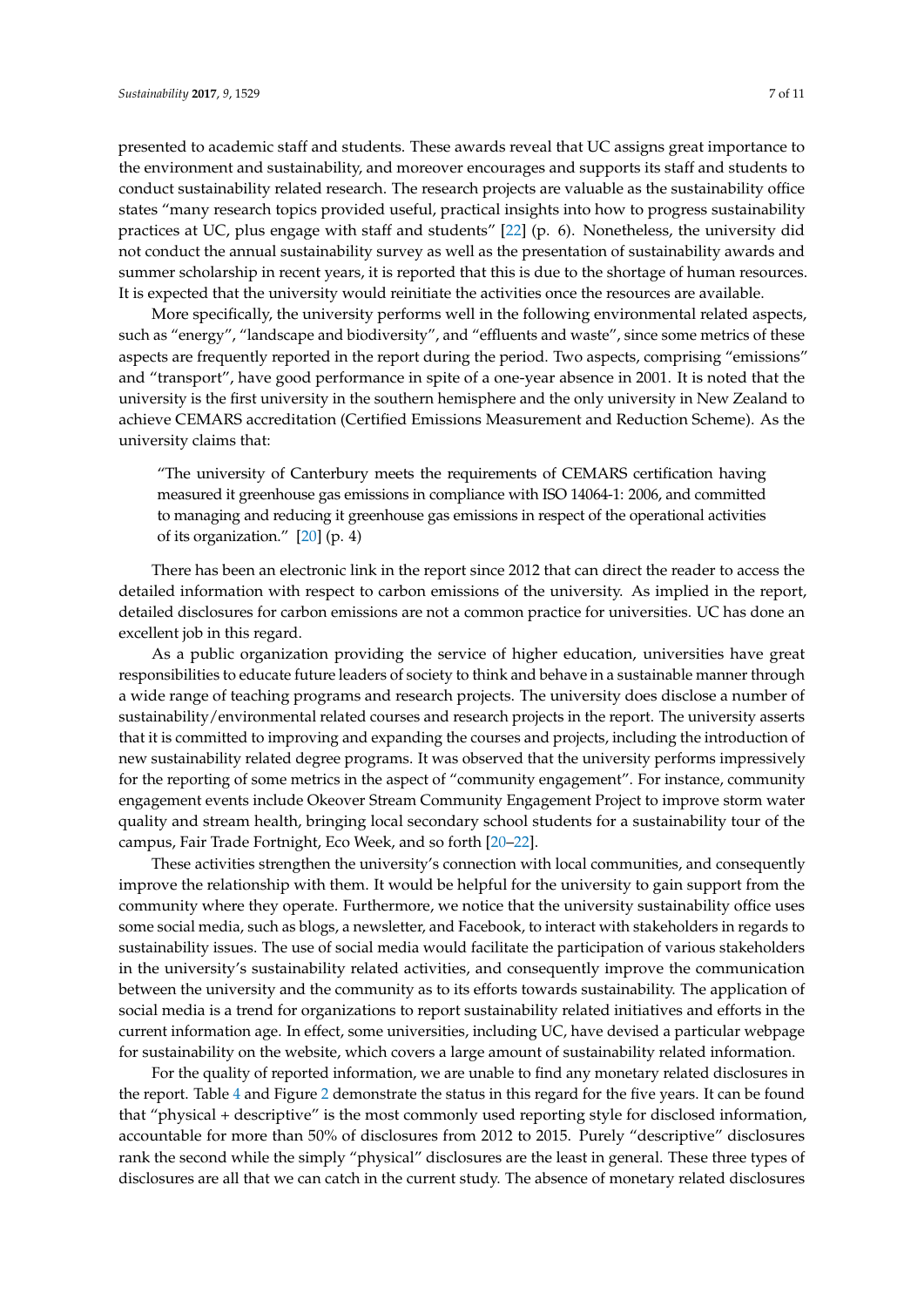suggests that the quality of the UC sustainability report is not high. In essence, it is a narrative based report, albeit it includes some physical disclosures, such as percentage, Kwh, tonnes, and litres. The result is not surprising because of the generally small size of the report, as well as the non-reporting of social and economic disclosures that often consist of a number of monetary terms. monetary terms.

<span id="page-7-0"></span>

| <b>Reporting Type</b>             | 2011 | 2012           | 2013 | 2014 | 2015 |
|-----------------------------------|------|----------------|------|------|------|
| Descriptive                       | 4    | 3              | 8    | 5    | 4    |
| Physical                          | 4    | $\overline{4}$ | nil  |      | 3    |
| Physical + descriptive            |      | 8              | 12   | 10   | 11   |
| Monetary                          | nil  | nil            | nil  | nil  | nil  |
| Monetary + descriptive            | nil  | nil            | nil  | nil  | nil  |
| Physical + monetary               | nil  | nil            | nil  | nil  | nil  |
| Physical + monetary + descriptive | nil  | nil            | nil  | nil  | nil  |
| total                             | 10   | 15             | 20   | 17   | 18   |
|                                   |      |                |      |      |      |

**Table 4.** Type of sustainability information (No.). **Table 4.**Type of sustainability information (No.).

<span id="page-7-1"></span>

**Figure 2.** Type of reported information (%). **Figure 2.** Type of reported information (%).

## **6. Summary and Conclusions 6. Summary and Conclusions**

This study examines the case of sustainability reporting at a New Zealand university from a This study examines the case of sustainability reporting at a New Zealand university from a longitudinal perspective. It adds to the extant literature in the New Zealand context, which is often considered to be one of the most sustainable nations in the world. We collected data from the 'sustainability' report prepared by the university sustainability office, albeit its primary focus is environmentally related. The results indicate that there is a generally upward trend for the reporting of environmental related information in the investigated period although the reported metrics are limited. We notice that the university does not follow any reporting guidelines for its reporting. In addition, we observe that no monetary related disclosures can be found in the report and that the majority of disclosures are narrative despite some physical disclosures.

On the basis of the results and findings, we conclude that the current level of sustainability reporting for the university is still in its early stage, as suggested by Ceulemans et al. [\[2\]](#page-9-1). However, as we consider that it is the only university to publish an external stand-alone sustainability report in a nation that is recognized as one of the most sustainable nations in the world, we would argue that it has been a pioneer for such reporting practices in the country, or even worldwide. According to GRI, the number of universities issuing a stand-alone sustainability report is currently not significant, although there is an increasing trend [\[27\]](#page-10-2). Thus, sustainability reporting is not a common practice in the higher education sector. The lack of specific reporting guidelines for the sector may be a major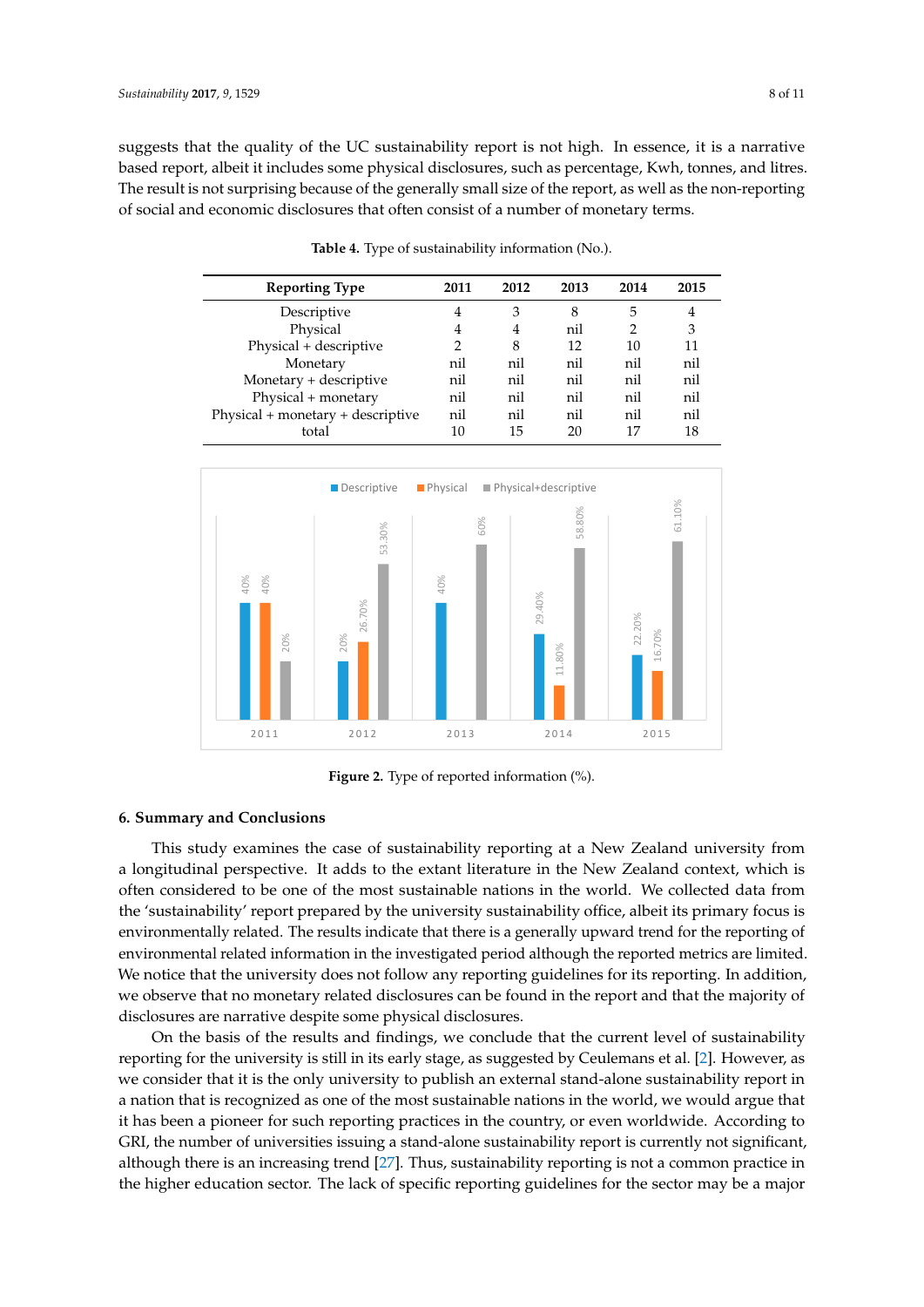factor contributing to the status, while we do believe that most universities in the world attach great importance to sustainability and its reporting.

Taking the case of this study as an example, UC pays much attention to sustainability, although its reporting is not as good as expected. As indicated in the report, it has a ten-year sustainability strategy between 2012 and 2022, "which breaks sustainability planning into short, medium and long term objectives" [\[21\]](#page-9-18) (p. 2). Three principles are identified to underpin the strategy, comprising of "being sustainable is economically sensible", "being sustainable will help us retain and attract quality students, staff and funding", and "we have an obligation to be good stewards of our environment, in line with the principle of Kaitiakitanga" (UC sustainability strategy: 2012–2022). Moreover, the university claims that its sustainability related initiatives under the strategy would meet the requirements of at least two of three principles in the ten-year period.

From the ten-year strategy, as well as the findings in the study, we do believe that the university does have a strong commitment as to sustainability, and would like to improve the reporting of relevant issues. It is consistent with the legitimacy theory, which suggests that the reporting of information demanded by society is a useful medium for organizations to obtain the status of "legitimacy". Sustainability reporting in a stand-alone sustainability report by UC would be a beneficial way to be perceived as a socially responsible organization by society, and consequentially legitimize its operations in the community where it operates [\[16](#page-9-12)[–18\]](#page-9-14). Of course, as we indicated earlier in the paper, there is still big room for UC to improve the state of its sustainability reporting. That is, to achieve the status of "legitimacy", UC still has a long way to go. In the light of this, how to improve the level of sustainability reporting for UC, and for the higher education sector in general, remains a big question. We believe that the following suggestions may provide some solutions for it.

First, the university could employ GRI and its SPAA guidelines as a basis, as well as combine the specific characteristics of its own organization, to undertake relevant reporting, particularly to improve social and economic reporting, as well as monetary reporting. Furthermore, organizations in the higher education sector should strengthen collaborations with each other in developing specific guidelines applicable to the sector. In addition, we could turn to GRI for specific guidelines for the higher education sector since it has done the job for other specific sectors, such as finance and energy. Last but not the least, the university could apply the existing information and communication technologies, such as online forums, newsletters, and social media (i.e., Facebook, Twitter, and Youtube), to disseminate and communicate sustainability related information to various stakeholders and the community in a timely manner.

Since this study focuses on one case university only, future research could be extended in the following ways. First, we can expand the sample size to include universities that issue a stand-alone sustainability report currently in the world, so that we are able to obtain some insights regarding the status of sustainability reporting from an international perspective. Second, we can employ a questionnaire survey to investigate the perceptions of students, academics, specific sustainability officer, and the university management with regard to sustainability and relevant reporting in the New Zealand higher education sector. Lastly, since a number of universities around the world have applied information and communication technologies to report their sustainability related initiatives in the recent decade, future research can be conducted to examine the status of online sustainability reporting in a variety of national contexts.

**Acknowledgments:** The authors appreciate the constructive comments from the two reviewers in improving the quality of the paper. Harun Harun gratefully acknowledges the financial support provided by the Faculty of Business, Governance and Law, University of Canberra for this project (No. 7145). Yi An acknowledges the financial support provided by National Social Science Foundation of China (No. 15BJL021) and Provincial Social Science Foundation of Shandong (No. 16CKJJ13).

**Author Contributions:** Yi An and Harun Harun designed the research and wrote the paper; Howard Davey guided the research and revised the paper.

**Conflicts of Interest:** The authors declare no conflict of interest.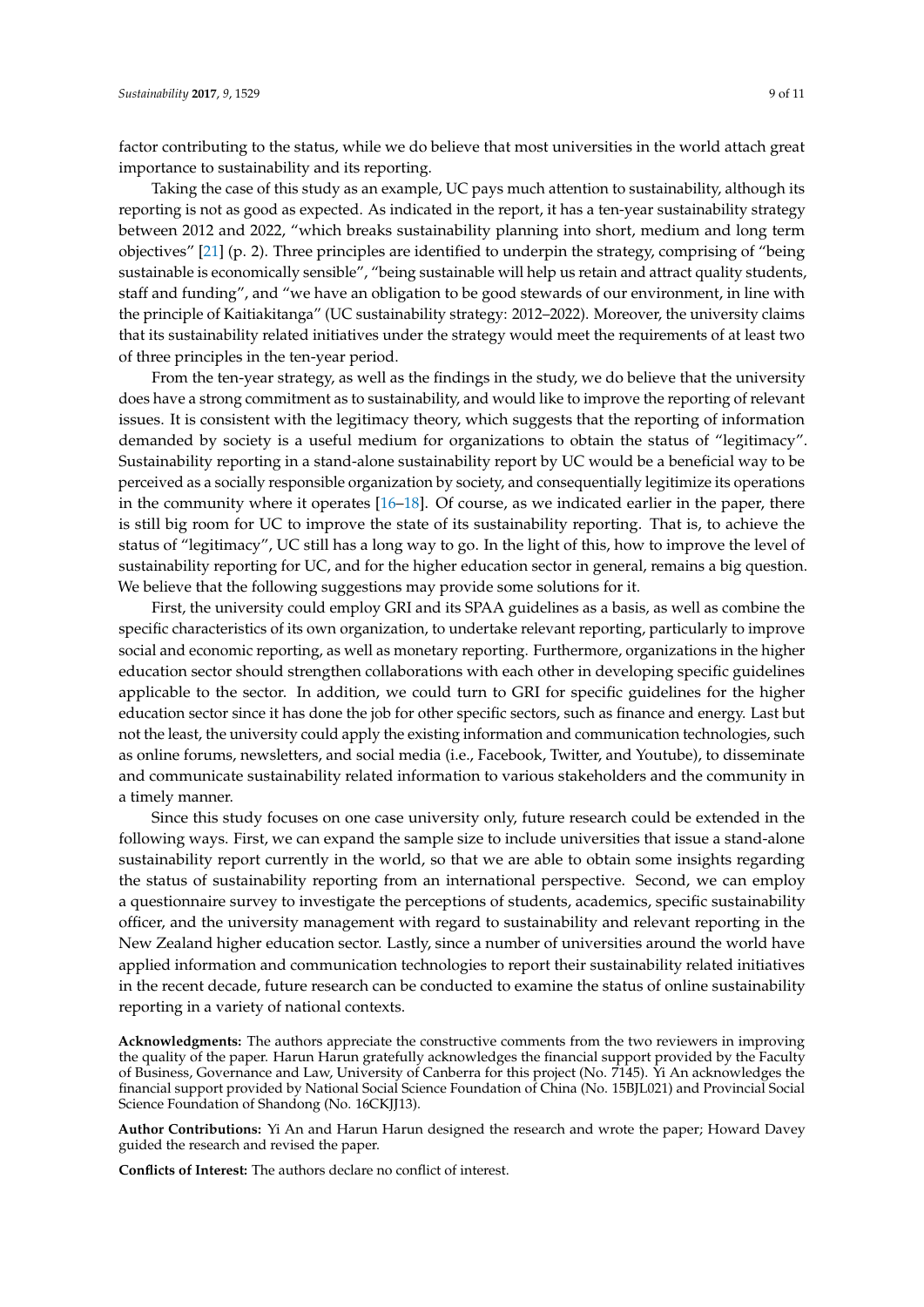#### **References**

- <span id="page-9-0"></span>1. Alonso-Almeida, M.M.; Marimon, F.; Casani, F.; Rodriguez-Pomeda, J. Diffusion of sustainability reporting in universities: Current situation and future perspectives. *J. Clean. Prod.* **2015**, *106*, 144–154. [\[CrossRef\]](http://dx.doi.org/10.1016/j.jclepro.2014.02.008)
- <span id="page-9-1"></span>2. Ceulemans, K.; Lozano, R.; Alonso-Almeida, M.M. Sustainability reporting in higher education: Interconnecting the reporting process and organizational change management for sustainability. *Sustainability* **2015**, *7*, 8881–8903. [\[CrossRef\]](http://dx.doi.org/10.3390/su7078881)
- <span id="page-9-2"></span>3. Sánchez, R.G.; Bolívar, M.P.R.; Hernández, A.M.L. Are Australian universities making good use of ICT for CSR reporting? *Sustainability* **2015**, *7*, 14895–14916. [\[CrossRef\]](http://dx.doi.org/10.3390/su71114895)
- <span id="page-9-3"></span>4. Townsend, J.; Barrett, J. Exploring the application of Carbon footprinting towards sustainability at a UK university: Reporting and decision making. *J. Clean. Prod.* **2015**, *107*, 164–176. [\[CrossRef\]](http://dx.doi.org/10.1016/j.jclepro.2013.11.004)
- <span id="page-9-4"></span>5. Adams, C.A. Sustainability reporting and performance management in universities: Challenges and benefits. *Sustain. Account. Manag. Policy J.* **2013**, *4*, 384–392. [\[CrossRef\]](http://dx.doi.org/10.1108/SAMPJ-12-2012-0044)
- <span id="page-9-5"></span>6. Guthrie, J.; Parker, L. Corporate social reporting: A rebuttal of legitimacy theory. *Account. Bus. Res.* **1989**, *19*, 343–352. [\[CrossRef\]](http://dx.doi.org/10.1080/00014788.1989.9728863)
- 7. Gray, R.; Kouhy, R.; Lavers, S. Corporate social and environmental reporting: A review of the literature and a longitudinal study of UK disclosure. *Account. Audit. Account. J.* **1995**, *8*, 47–77. [\[CrossRef\]](http://dx.doi.org/10.1108/09513579510146996)
- 8. Al-Tuwaijri, S.A.; Christensen, T.E.; Hughes, K.E. The relations among environmental disclosure, environmental performance, and economic performance: A simultaneous equations approach. *Account. Organ. Soc.* **2004**, *29*, 447–471. [\[CrossRef\]](http://dx.doi.org/10.1016/S0361-3682(03)00032-1)
- 9. Islam, M.A.; Deegan, C. Motivations for an organization within a developing country to report social responsibility information: Evidence from Bangladesh. *Account. Audit. Account. J.* **2008**, *21*, 850–874. [\[CrossRef\]](http://dx.doi.org/10.1108/09513570810893272)
- <span id="page-9-6"></span>10. De Villiers, C.; Low, M.; Samkin, G. The institutionalization of mining company sustainability disclosures. *J. Clean. Prod.* **2014**, *84*, 51–58. [\[CrossRef\]](http://dx.doi.org/10.1016/j.jclepro.2014.01.089)
- <span id="page-9-7"></span>11. Guthrie, J.; Farneti, F. GRI sustainability reporting by Australian public sector organizations. *Public Money Manag.* **2008**, *28*, 361–366. [\[CrossRef\]](http://dx.doi.org/10.1111/j.1467-9302.2008.00670.x)
- <span id="page-9-8"></span>12. Goswami, K.; Lodhia, S. Sustainability disclosure patterns of South Australian local councils: A case study. *Public Money Manag.* **2014**, *34*, 273–280. [\[CrossRef\]](http://dx.doi.org/10.1080/09540962.2014.920200)
- <span id="page-9-9"></span>13. Ball, A.; Grubnic, S. Sustainability accounting and accountability in the public sector. In *Sustainability Accounting and Accountability*; Unerman, J., Bebbington, J., O'Dwyer, B., Eds.; Routledge: London, UK, 2007.
- <span id="page-9-10"></span>14. Global Reporting Initiative (GRI). *Sector Supplement for Public Agencies: Pilot Version 1.1 with an Abridged Version of the GRI 2002 Sustainability Reporting Guidelines*; Global Reporting Initiatives: Amsterdam, The Netherlands, 2005.
- <span id="page-9-11"></span>15. Sciulli, N. Influences on sustainability reporting within local government. *Int. Rev. Bus. Res. Pap.* **2011**, *7*, 282–291.
- <span id="page-9-12"></span>16. Deegan, C.; Samkin, G. *New Zealand Financial Accounting*; McGraw-Hill: North Ryde, Australia, 2009.
- <span id="page-9-13"></span>17. Suchman, M.C. Managing legitimacy: Strategic and institutional approaches. *Acad. Manag. Rev.* **1995**, *20*, 571–610.
- <span id="page-9-14"></span>18. Lindblom, C.K. The implications of organizational legitimacy for corporate social performance and disclosure. In Proceedings of the Critical Perspectives on Accounting Conference, New York, NY, USA, 13–15 June 1994.
- <span id="page-9-15"></span>19. University of Canterbury. *UC Sustainability Report 2011*; University of Canterbury: Christchurch, New Zealand, 2011.
- <span id="page-9-20"></span>20. University of Canterbury. *UC Sustainability Report 2012*; University of Canterbury: Christchurch, New Zealand, 2012.
- <span id="page-9-18"></span>21. University of Canterbury. *UC Sustainability Report 2013*; University of Canterbury: Christchurch, New Zealand, 2013.
- <span id="page-9-19"></span>22. University of Canterbury. *UC Sustainability Report 2014*; University of Canterbury: Christchurch, New Zealand, 2014.
- <span id="page-9-16"></span>23. University of Canterbury. *UC Sustainability Report 2015*; University of Canterbury: Christchurch, New Zealand, 2015.
- <span id="page-9-17"></span>24. Guthrie, J.; Abeysekera, I. Content analysis of social, environmental reporting: What is new? *J. Hum. Resour. Costing Account.* **2006**, *10*, 114–126. [\[CrossRef\]](http://dx.doi.org/10.1108/14013380610703120)